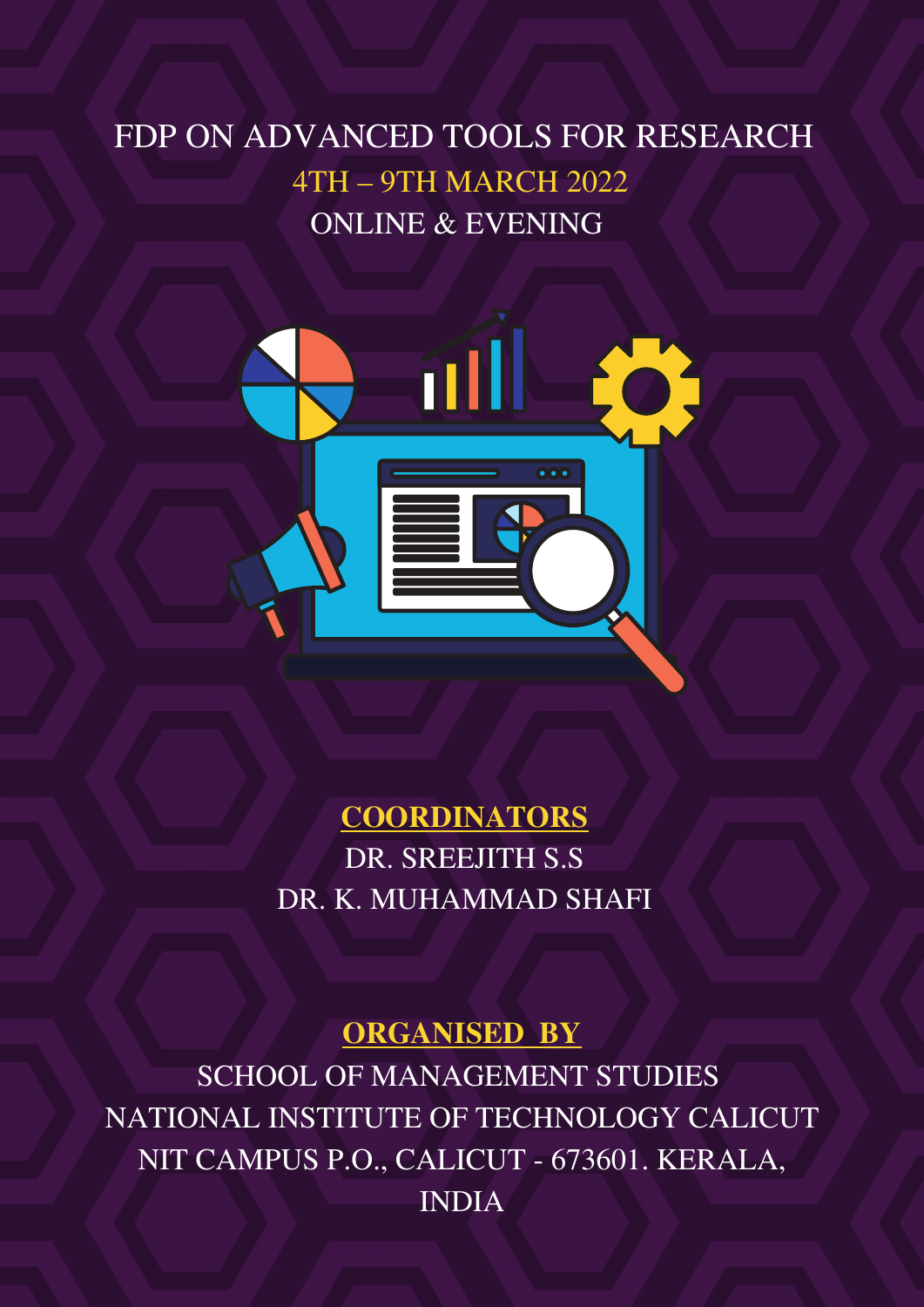# **INTRODUCTION**

The purpose of any research endeavor is the expansion of existing knowledge base and advancement of cognitive process to contribute to this intellectual pool. The basic research aims primarily at theoretical contributions and to uncover previously unidentified relations among entities that culminates in this knowledge advancement. It is the basic research through the theory generation that lays the foundation for applied research. Scientific research follows certain processes such as formation of the topic, research design, hypothesis formulation, data collection, data analysis, testing and reporting. Research methodology, with its structural process minimizes the degree of uncertainty in decision making. By understanding the research process in a systematic fashion, researchers can quickly get a synopsis of the current scenario which improves his/her informaon base for making sound decisions affecting future operations.

# **OBJECTIVE**

The objective of this FDP is to

- Provide motivation to pursue research
- Cater to increasing aspirations of faculty
- Meet the challenges in educational environment
- Provide guidelines for preparing research papers
- Hands on experience in packages such as SPSS, Jamovi, and MS Excel

# **TOPICS**

- Research Problem Identification & Formulation
- Research Design
- Data collection and organization
- Hypothesis formulation and testing
- Data Analysis using software packages
- Exposure to Jamovi, STATCRAFT, SPSS and R for data analysis
- Publishing a research paper

# **EXPECTED OUTCOMES**

- The FDP aims to offer an overview of scientific research process by walking through the different stages in a systematic fashion.
- The FDP will offer a theoretical understanding of design and execution as well as a hands on experience on various operational s processes of research.
- A working knowledge on how to use different research tools for data analysis.
- The participants will be able to structure their research papers and aim for better publications.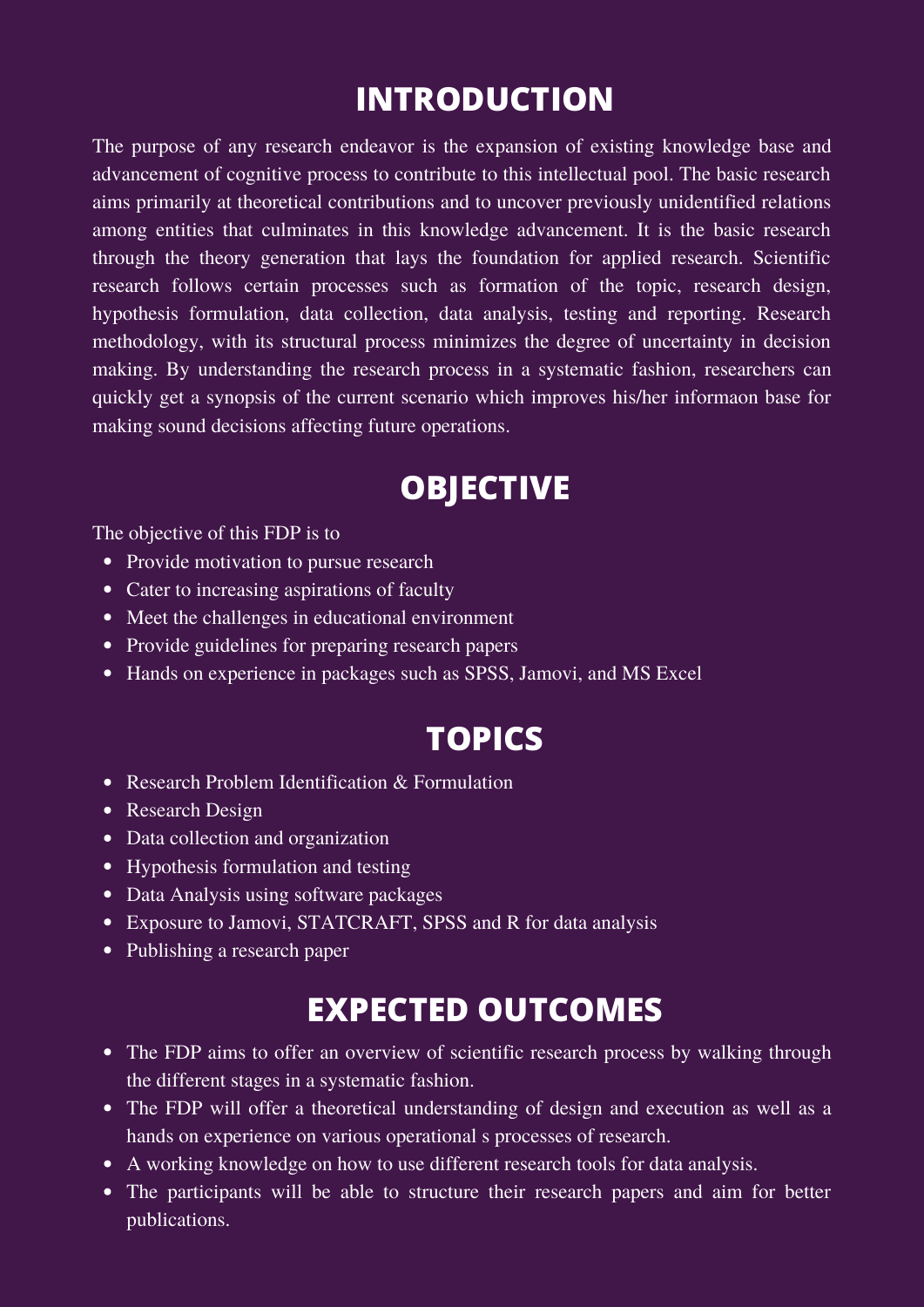## **TIMING & MODE**

The workshop will be held online mode using Google Meet/Webex. The timing of the workshop will be from 6-10 pm every day

### **ABOUT CALICUT**

Calicut is a major centre of higher education, learning and research in Kerala. It is the hometown of institutions of national importance including NITC, IIMK, NIELIT, KSOM and CWRDM.

### **ABOUT THE INSTITUTE**

National Institute of Technology Calicut is one of the premier technical institutions in India. NITC is set in a picturesque landscape at the foothills of Western Ghats, located on the Calicut- Mukkam road, about 22km from Calicut City. The institute offers nine undergraduate and twenty postgraduate programmes apart from the Ph.D programme under different departments. The institute has good infrastructure in computing, information technology, laboratories and library including a hi-tech Nalanda digital library. Round the clock internet access is available for all staff and students in the NITC Campus.

#### **ABOUT SOMS**

The School of Management Studies (SOMS) established in the year 2008 offers two-year full time Post Graduate Programme in Management (MBA) and Research Programme (Ph.D.). The objective of NITC-SOMS is to develop students belonging to different disciplines in analytical and executive skills required for professional managers. The MBA programme has been designed as per international standards at par with IIMs, IITs and other reputed institutions. In this endeavour, the school invokes excellent executive competence among graduates. The deliverable of the programme is to contribute to the business fraternity, competent executives and professionals combined with human values, meeting the needs and standards of industry globally. The Ph.D. program is drawn in a manner to imbibe managerial research and to establish the research culture while retaining the identity of the individual.

**Mission**: To equip, train and mould students into globally competent personnel with sound footing on basic managerial principles, skills, research capabilities, along with exemplary professional conduct to analyze, evaluate and execute effective decisions for the progress of enterprises and society, adapting to dynamic economic environment towards robust governance with the highest ethical values.

**Vision**: Internationally acclaimed professional competency of the highest calibre.